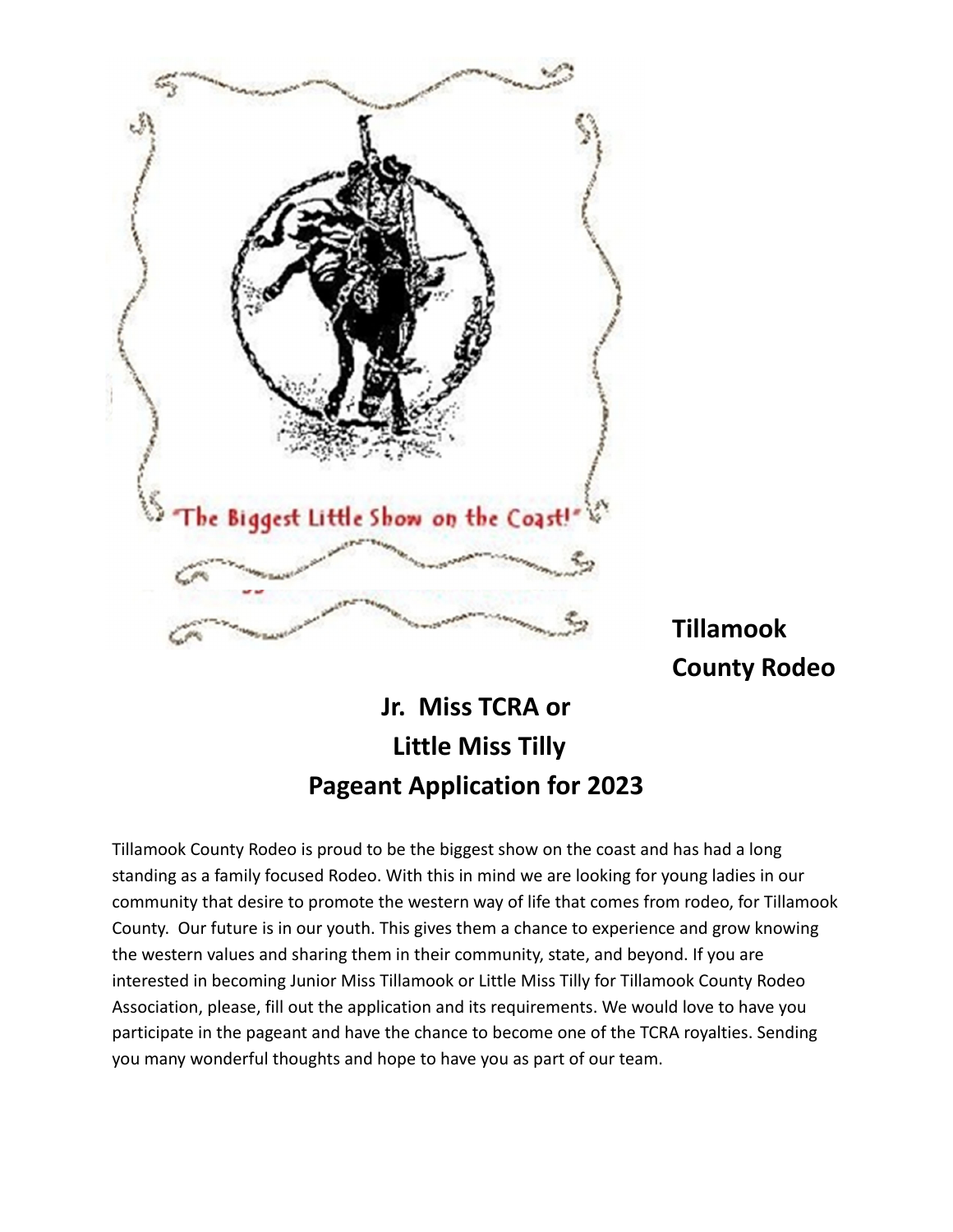#### Tillamook County Rodeo Little Miss Tilly OR Junior Miss TCRA Application for 2023

Tillamook County Rodeo Association invites all interested persons to tryout for the coveted title of Little Miss Tilly and Junior Miss Tillamook County Rodeo for 2023. Applicants must be **between the ages of 5 –10 for Little Miss Tilly AND 11‐16 for Junior Miss TCRA**. Applicants must be a resident of Tillamook County. The pageant for the 2023 Little Miss Tilly and Junior Miss TCRA will be held June 24th & 25th, 2022 at the Tillamook County Fairgrounds and will include but not limited to:

Little Miss Tilly: speaking, modeling, interviews, and participating in the Tillamook parade.

Junior Miss TCRA: speaking, modeling, interviews, horsemanship, rodeo knowledge test and participating in the Tillamook parade.

All contestants are encouraged to wear dress outfits for speaking and interview portions of the pageant and clean well fitted shirts, jeans, belt, boots and hat may also wear jacket or vest for other portions of the pageant. *Chaps are not allowed for Jr Miss in horsemanship*.

All contestants will be required to participate in the Tillamook June Dairy parade on Saturday morning. Little Miss Tilly's will ride on TCRA float or Truck. Junior Miss TCRA will ride on float, truck, or their horse (must be approved by TCRA queen director).

After being chosen Titleholders will be very busy during the spring and summer months traveling to various speaking and rodeo events that they can select to attend with the approval of the Queen Coordinator. Little Miss Tilly and Junior Miss TCRA is required to check in with TCRA queen coordinator before all TCRA rodeo board meetings and must be able to provide transportation and insurance for her horse (if horse is approved by TCRA) as well as herself. All contestants shall agree to adhere to all rules and regulations and shall sign all consents and waivers of liability.

No monies are given to Miss Tilly or Junior Miss by Tillamook Co. Rodeo Association, so title holders are encouraged to secure sponsors or have fund raisers (approved by queen coordinator) to fund from sponsors or out of pocket. Questions regarding this information or the responsibilities of Little Miss Tilly or Junior Miss TCRA may be directed to Debbie Tupper or Katie Born. Please do not hesitate to call if you have questions.

Applications must be postmarked by May 15, 2022.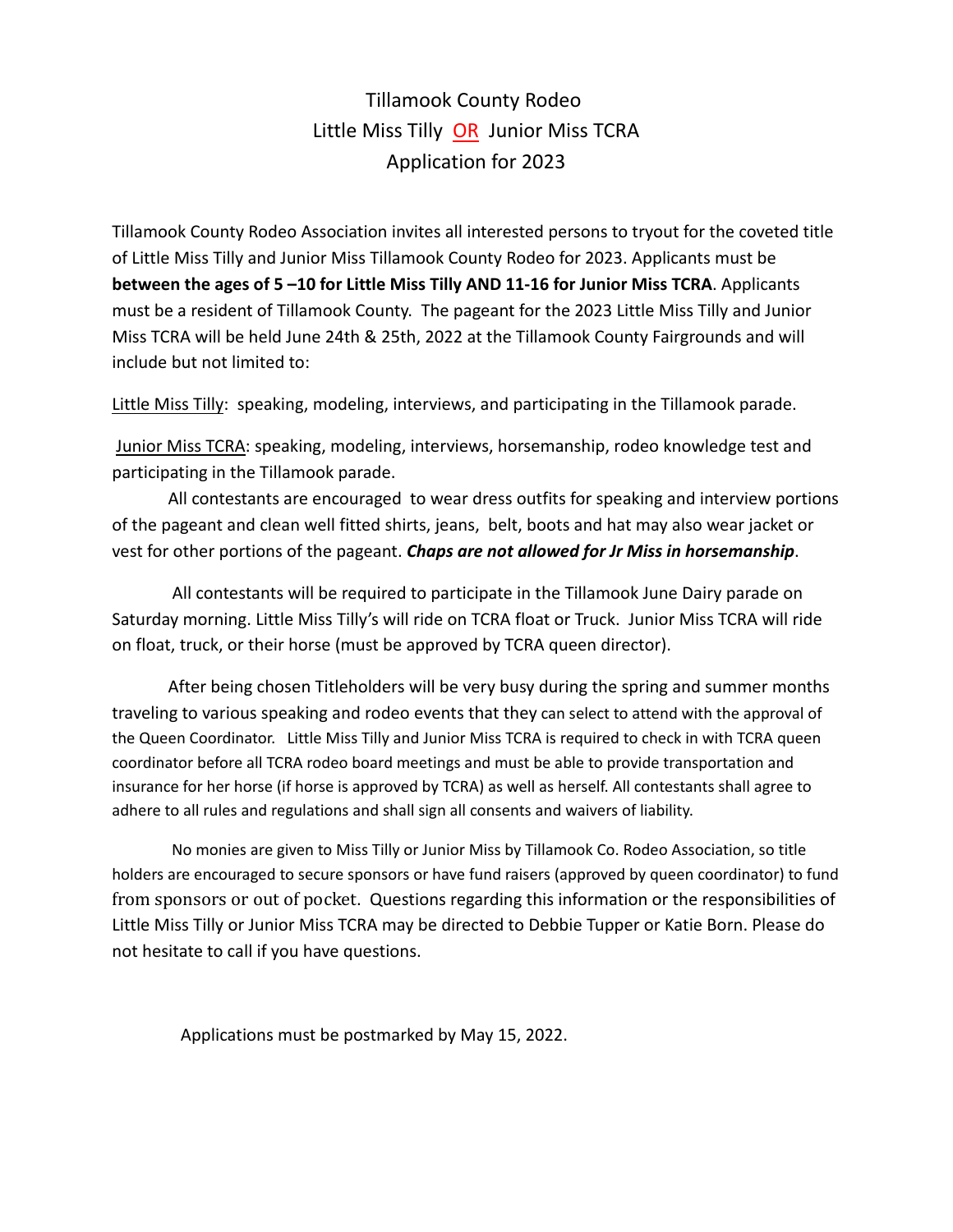**As Little Miss Tilly**: activities and events shall include.

- 1. **Be available** for all events and activities during reign that is approved by TCRA Board, (must have a parent or guardian accompany you) .
- 2. Wear western attire that is selected and approved by Queen Coordinator. Attire must be clean and free of tears or blemishes. A backup outfit should always be available.
- 3. Appearance must be clean and neat at all times. Clean and groomed hair, nails, hands face, etc.
- 4. To represent the TCRA with positive and family value attitude.
- 5. Participating in the Tillamook June Dairy Parade the year of your reign.
- 6. Attend and work the Tillamook County Rodeo. Kid pony races, specifically
- 7. Attend the Tillamook County Rodeo and Queen Coronation for the year of your reign.
- 8. Be available for appearances that are mutually decided between TCRA Queen Coordinator and parent/guardian/chaperone. Including but not limited to luncheons, radio interviews, coronation dinners, Tillamook Co fair.
- 9. Helping distribute TCRA information as requested by the TCRA Board

**As Junior Miss TCRA:** activities and events shall include.

- 1. **Be available** for all Rodeo Board Meetings, appearances that are mutually decided between TCRA Queen Coordinator and parent/guardian/chaperone. Including but not limited to luncheons, radio interviews, coronation dinners, parades, rodeos, Tillamook Co Fair, etc.
- 2. Wear western attire that is selected and approved by Queen Coordinator. Attire must be clean and free of tears or blemishes. A backup outfit should always be available.
- 3. Appearance must be clean and neat at all times. Clean and groomed hair, nails, hands face, etc.
- 4. To represent the TCRA with positive and family value attitude
- 5. Participating in the Tillamook June Dairy Parade the year of your reign
- 6. Attend and work the Tillamook County Rodeo. Kid pony races especially
- 7. Participating in TCRA grand entries.
- 8. Attend the Tillamook County Rodeo Association Queen Coronation for the year of your reign.
- 9. Helping distribute TCRA information as requested by TCRA Board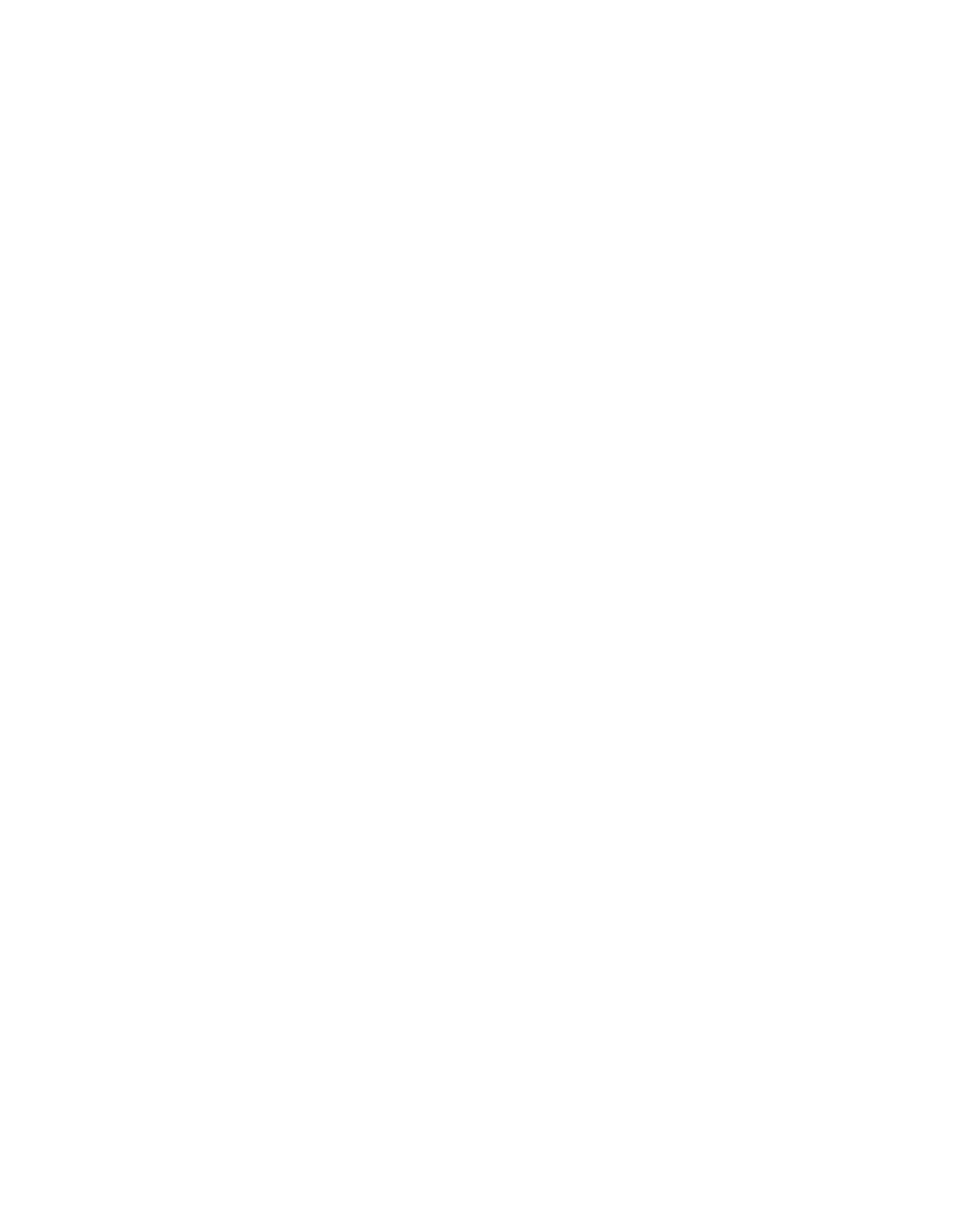# **Tillamook County Rodeo**

Little Miss Tilly OR Junior Miss Application for 2023

| Age: $(Age on January 1st, 2022)$ Birth Date:<br><b>Parent/Guardian Information:</b><br>Father:<br>Please send the following information to:<br><b>Application</b><br>$\circ$ Biography (50 Words or less)<br>Statement "Why you want to be Little Miss Tilly OR Junior Miss TCRA<br>$\circ$<br><b>Rodeo</b> " (25 words or less)<br>Color Photo (5X7) Head shot, no crowns or banners<br>$\circ$<br><b>Signed Photo Release and Liability Waiver</b><br>$\circ$<br><b>Application deadline May 15, 2022</b><br>Pageant will be held June 24th & 25th, 2022 at the Tillamook County Fairgrounds | I am interested in being the 2023 Little Miss Tilly age 5-10<br>Junior Miss TCRA age 11-16 |
|-------------------------------------------------------------------------------------------------------------------------------------------------------------------------------------------------------------------------------------------------------------------------------------------------------------------------------------------------------------------------------------------------------------------------------------------------------------------------------------------------------------------------------------------------------------------------------------------------|--------------------------------------------------------------------------------------------|
|                                                                                                                                                                                                                                                                                                                                                                                                                                                                                                                                                                                                 |                                                                                            |
|                                                                                                                                                                                                                                                                                                                                                                                                                                                                                                                                                                                                 |                                                                                            |
|                                                                                                                                                                                                                                                                                                                                                                                                                                                                                                                                                                                                 |                                                                                            |
|                                                                                                                                                                                                                                                                                                                                                                                                                                                                                                                                                                                                 |                                                                                            |
|                                                                                                                                                                                                                                                                                                                                                                                                                                                                                                                                                                                                 |                                                                                            |
|                                                                                                                                                                                                                                                                                                                                                                                                                                                                                                                                                                                                 |                                                                                            |
|                                                                                                                                                                                                                                                                                                                                                                                                                                                                                                                                                                                                 |                                                                                            |
|                                                                                                                                                                                                                                                                                                                                                                                                                                                                                                                                                                                                 |                                                                                            |
|                                                                                                                                                                                                                                                                                                                                                                                                                                                                                                                                                                                                 |                                                                                            |
|                                                                                                                                                                                                                                                                                                                                                                                                                                                                                                                                                                                                 |                                                                                            |
|                                                                                                                                                                                                                                                                                                                                                                                                                                                                                                                                                                                                 |                                                                                            |
| APPLICANT SIGNATURE:                                                                                                                                                                                                                                                                                                                                                                                                                                                                                                                                                                            |                                                                                            |

PARENT/GUARDIAN SIGNATURE:\_\_\_\_\_\_\_\_\_\_\_\_\_\_\_\_\_\_\_\_\_\_\_\_\_\_\_\_\_\_\_Date\_\_\_\_\_\_\_\_\_\_\_\_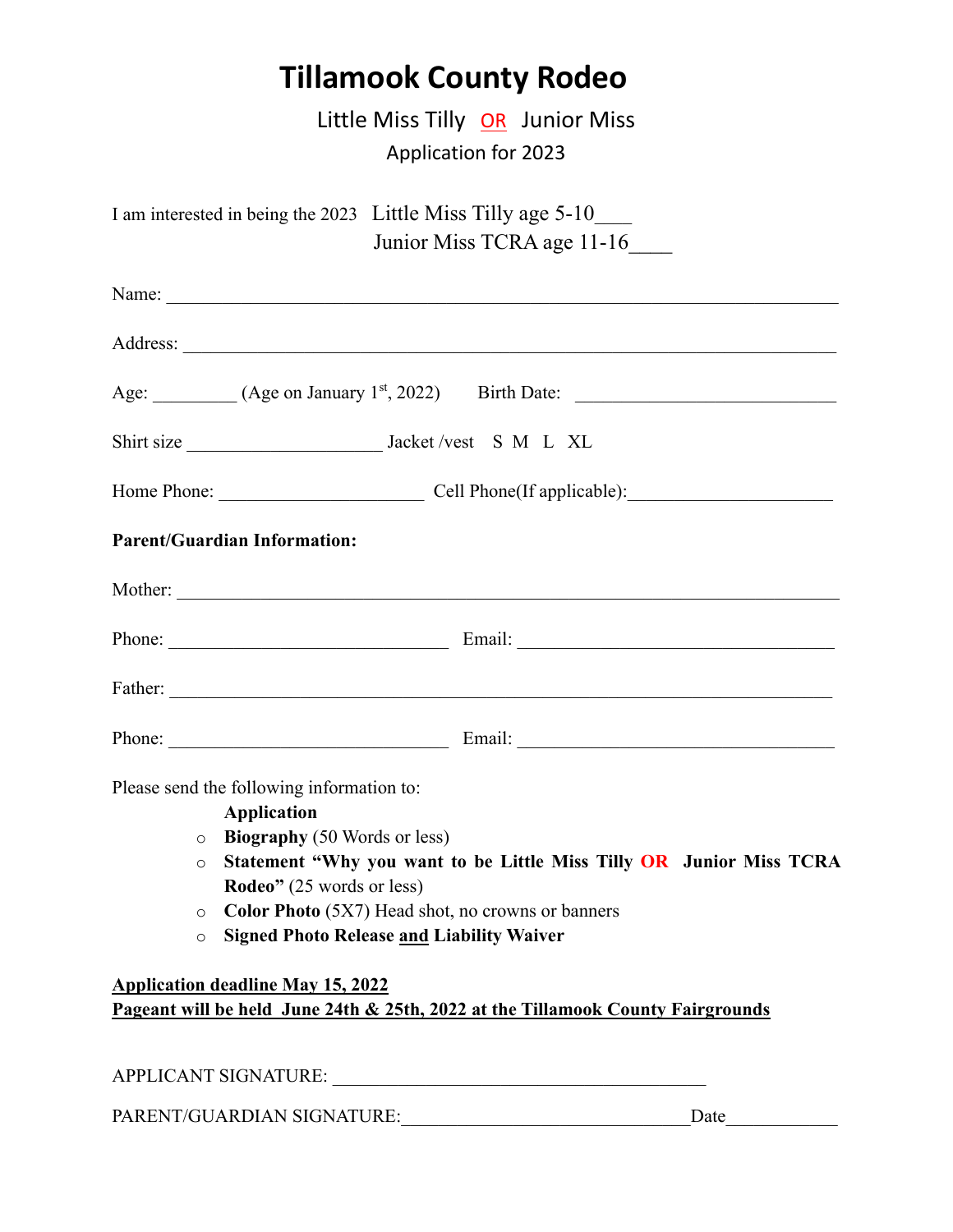### Tillamook County Rodeo Little Miss Tilly OR Junior Miss TCRA Photo Release Form

| Date Photo Taken: |
|-------------------|

I give permission for this photo to be used for the Tillamook County Rodeo Pageant and publicity purposes for the pageant and as needed for the reign if selected. I am the sole copyright owner and photographer of this photo and by so have the right to give permission of this photo to be used by Tillamook County Rodeo Association.

\_\_\_\_\_\_\_\_\_\_\_\_\_\_\_\_\_\_\_\_\_\_\_\_\_\_\_\_\_\_\_\_\_\_\_\_\_\_\_\_\_\_\_ \_\_\_\_\_\_\_\_\_\_\_\_\_\_\_\_\_\_\_

Photographer Printed Name **Branch Englisher State** Date

\_\_\_\_\_\_\_\_\_\_\_\_\_\_\_\_\_\_\_\_\_\_\_\_\_\_\_\_\_\_\_\_\_\_\_\_\_\_\_\_\_\_\_

Photographer Signature